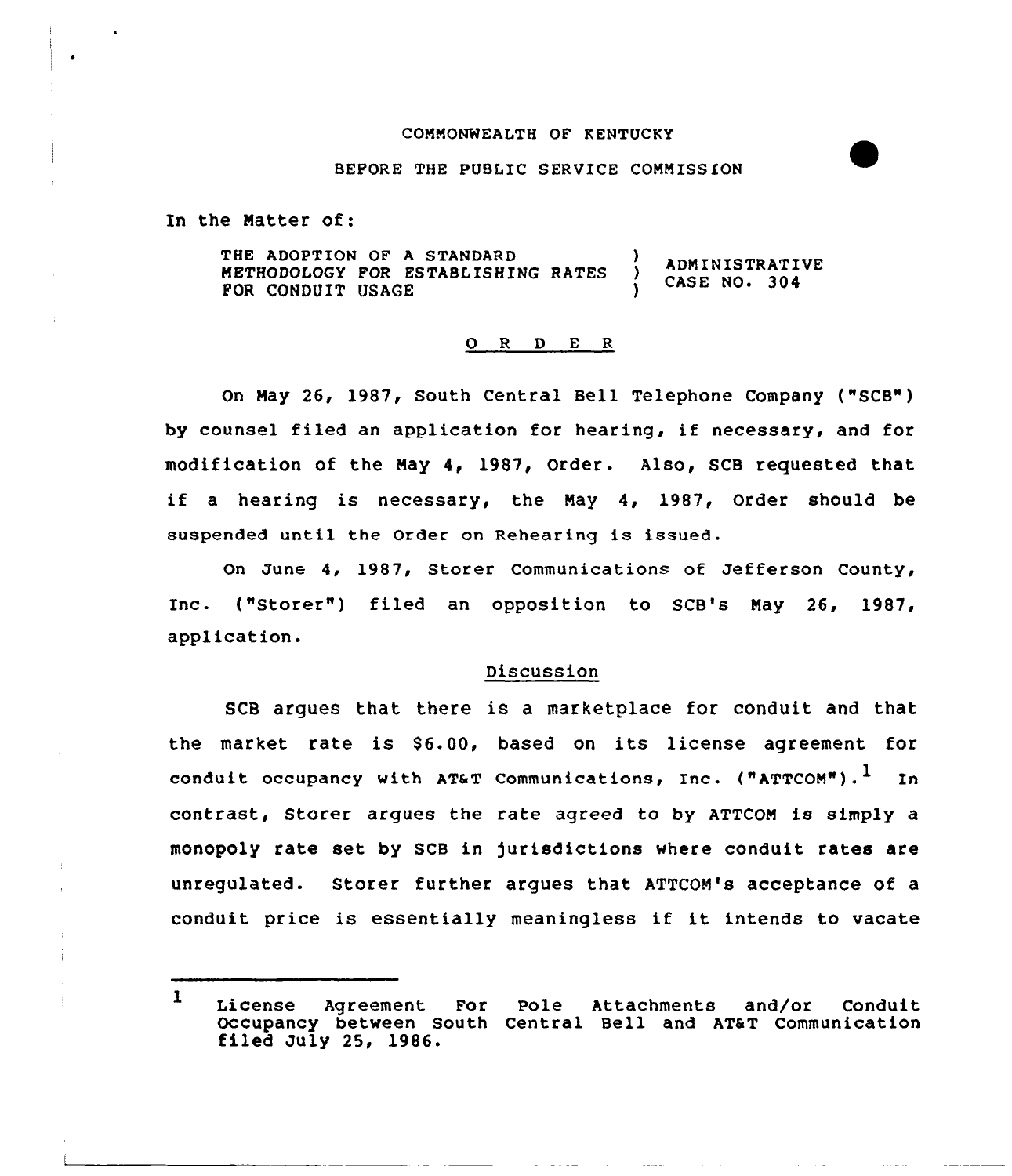the leased conduit. Finally, Storer contends that the percentage of unused SCB conduit is increasing and will continue to do so if rates are not lowered to a reasonable level.

SCB does have a license agreement with ATTCON; however, that agreement does not extend to Kentucky or to Mississippi where tariffs are in effect. The agreement calls for ATTCON to lease conduit and poles in Alabama, Louisiana, and Tennessee for the sole purpose of transporting telecommunications traffic subject to access charges. The rate in the agreement for conduit usage is an annual fee of 86.00 per duct, foot in each state except Louisiana. The rate in downtown New Orleans is \$11.00 per duct foot while the rate for the rest of Louisiana is  $$5.29$  per duct foot.<sup>2</sup>

SCB's license agreement with ATTCOH does not support the existence of <sup>a</sup> marketplace for conduit in Kentucky nor does it support that the \$6.00 rate is the appropriate market rate. In information filed during this proceeding, it appears that ATTCON is the only customer of SCB paying the  $$6.00$  rate.<sup>3</sup> Therefore, SCB's request that the May 4, 1987, Order be modified to reflect the marketplace should be denied.

SCB's second argument was that the methodology adopted by the Commission provides no contribution to basic service rates and further argues that since the proposed \$6.00 market rate will

 $\overline{2}$ Ibid.

<sup>3</sup> Response by scB to data request from storer dated october 6, 1986.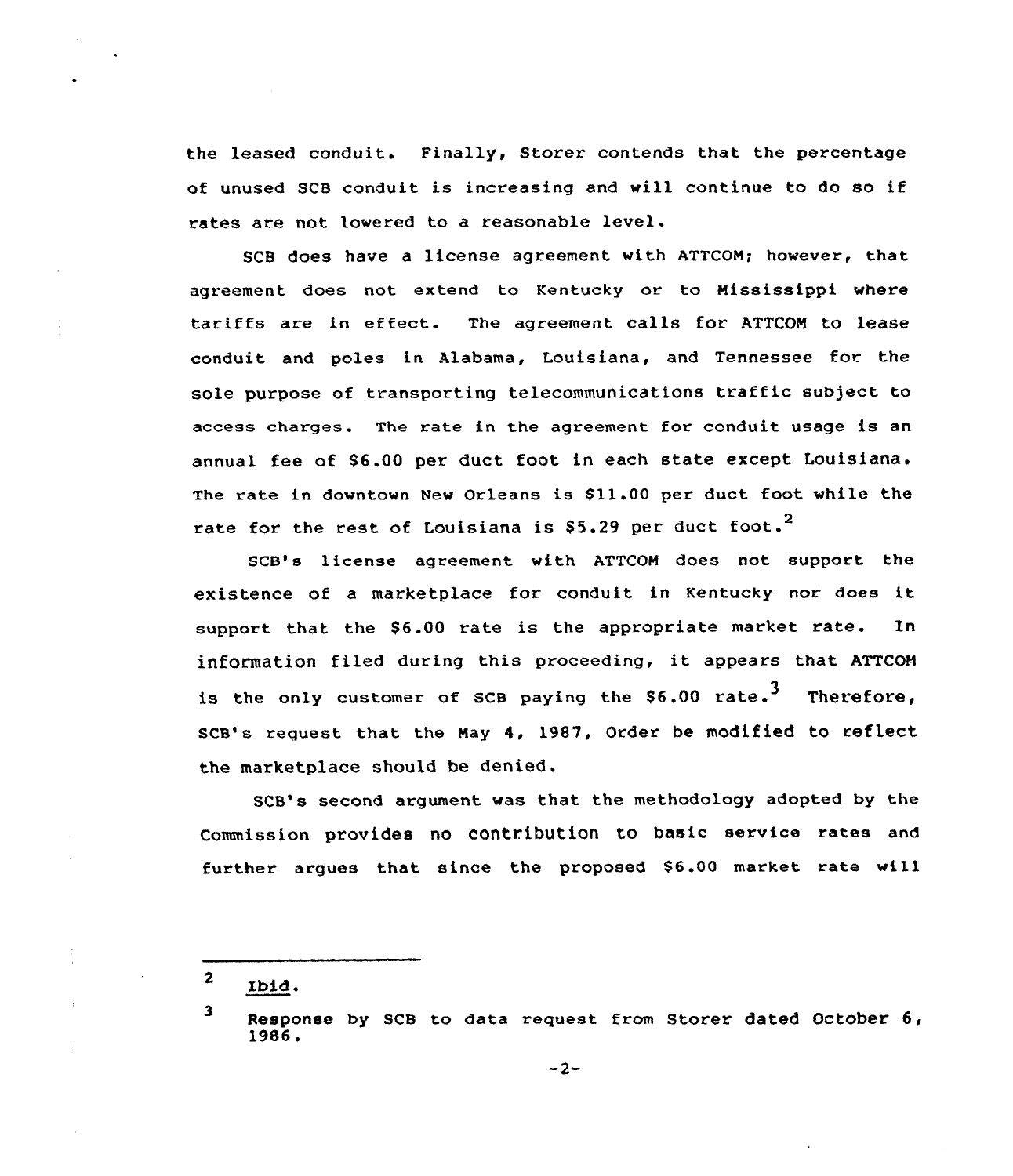provide a contribution, the Commission should include a contribution factor in its adopted methodology.

En contrast, Storer argues that conduit users should only pay the embedded cost of conduit they occupy, plus a reasonable return to SCB. Storer further contends that conduit users will pay more than residential subscribes would pay under the latter's residua11y priced rates.

The Commission concurs with Storer, that conduit users should pay SCB only the embedded cost of the conduit they lease, including a reasonable return. The methodology adopted in the Nay 4, 1987, Order does in fact provide some contribution to basic service rates, but not at the level proposed by SCB. Therefore, SCB's request that the Commission allow additional contribution to basic rates through the proposed \$6.00 rate should be denied.

# Summary

The Commission, after consideration of the application and evidence of record and being advised, is of the opinion and HEREsY ORDERS that:

 $-3-$